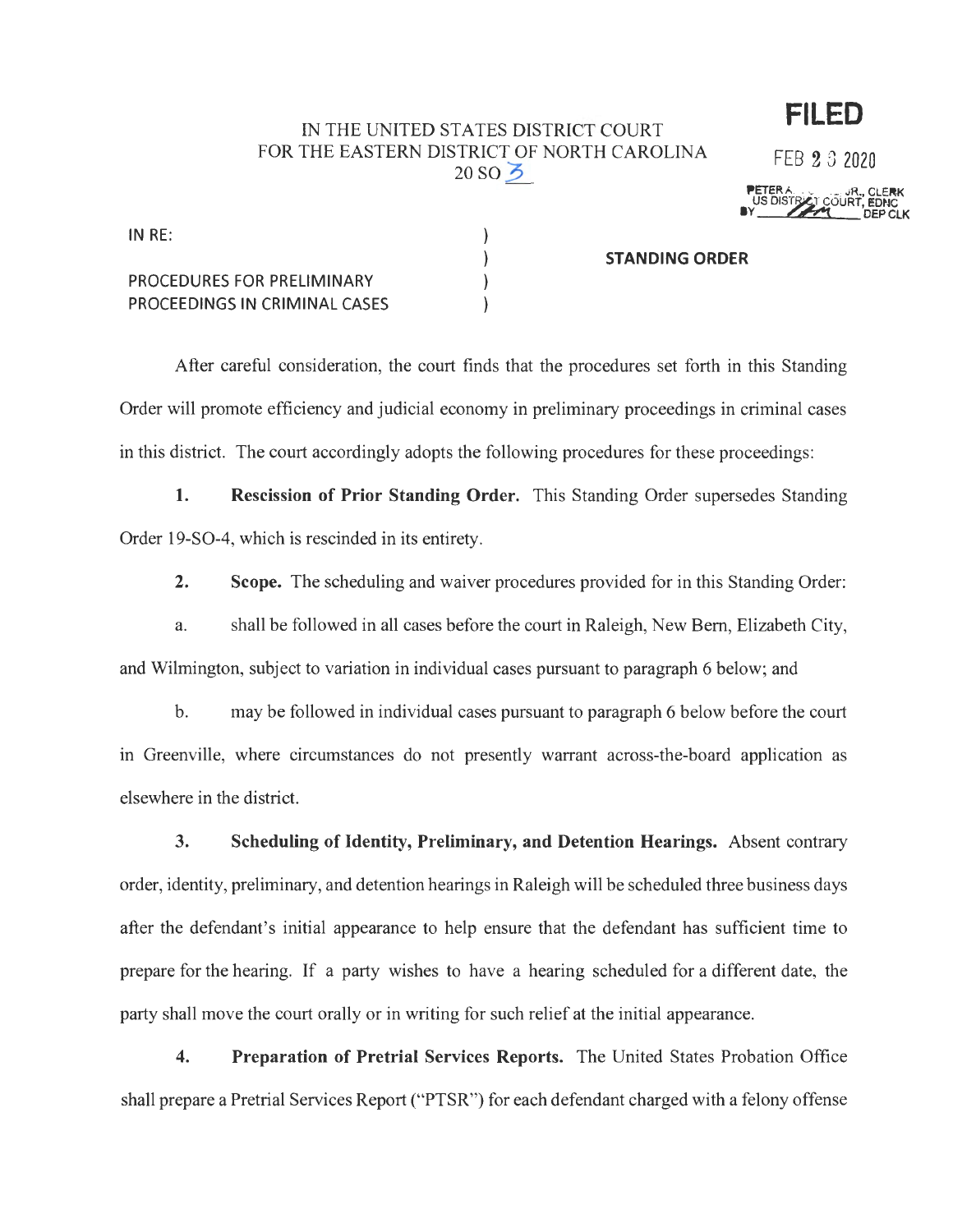who is the subject of a motion for detention. The PTSR shall be filed no later than one hour before the scheduled start of the session at which the detention hearing will be held.

## **5.** Out-of-Court Waiver of Identity, Preliminary, and Detention Hearings.

a. A defendant may waive his or her right to an identity, preliminary, or detention hearing without appearing in court by filing the appropriate, duly executed court-approved waiver form by 1 :00 p.m. on the last business day before the date set for the hearing.

b. If the appropriate, duly executed waiver fonn for a hearing is filed by the deadline in subsection (a), the hearing will be cancelled, and the waiver shall be effective without any incourt proceeding on it.

c. If counsel for a defendant wishing to make an out-of-court waiver of a hearing is unable to meet with the defendant and obtain the appropriate, duly executed waiver form in time to comply with the filing deadline in subsection (a) above, the defendant's counsel may move for a one-week continuance of the hearing using the court-approved continuance motion form. The duly executed continuance motion form shall be filed by 1 :00 p.m. on the last business day before the date set for the hearing. The court will rule promptly on the continuance motion.

d. If a defendant is subject to an identity, preliminary, or detention hearing, the court will advise the defendant at his or her initial appearance that he has the right to waive such hearing(s) in court, but that he or she may instead waive the hearing(s) out of court by completing and filing the appropriate court-approved waiver form(s) by the applicable deadline prior to the date set for the hearing(s).

**6. Variation in Individual Cases.** The court retains the discretion in individual cases to vary from the procedures set forth in this Standing Order for good cause.

**7. Court-approved Forms.** The Clerk shall make available on the court's external

2